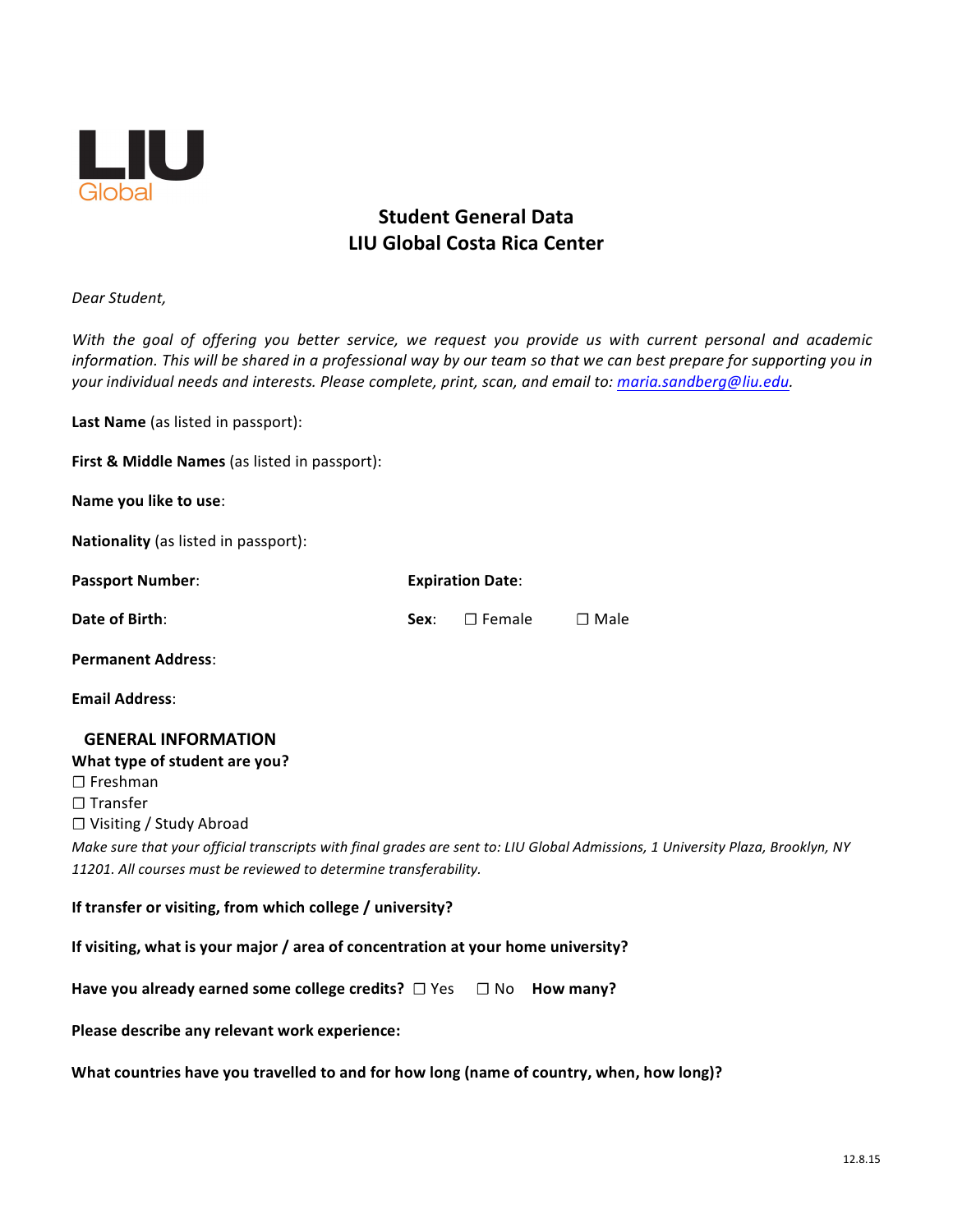### **HOMESTAY INFORMATION**

*New and continuing students will be assigned a host family using the information contained in this form to the best of our ability. Feel free to add any pertinent information that will help us best match your needs. It´s important to* underline that LIU Global Costa Rica only has a limited number of families that we use (due to great experiences with them!), but we would like to try to do our best to match the right family to each student. We will give you *your host family information when you first arrive.*

**Have you participated in a homestay before? If yes, how did it go? Where was it? How long did you stay?**

**What** are your initial expectations of your homestay experience in Costa Rica?

**What are your main fears / concerns about staying with a homestay family?**

**In selecting the family that best matches you, we would like to know if you have any special preferences (regarding children or teens in the home, religion, family size or make-up, other)?**

**Any information you would like us to share with the homestay family about you?**

## **DIET & LIFESTYLE**

| Do you eat the following foods? (Please check all that apply) |                 |                |  |  |
|---------------------------------------------------------------|-----------------|----------------|--|--|
| $\Box$ Chicken                                                | $\sqcap$ Cheese | $\Box$ Seafood |  |  |
| $\Box$ Beef                                                   | $\Box$ Eggs     | $\sqcap$ Fish  |  |  |
| $\Box$ Pork                                                   | $\sqcap$ Milk   |                |  |  |

**Are there any specific foods you don't like to eat?**

**Are there any other specific dietary needs or preferences you might want to share with us?**

**Do you suffer from any allergies that we should know about (peanuts / nuts, beans, seafood, dust, pets, other)?**